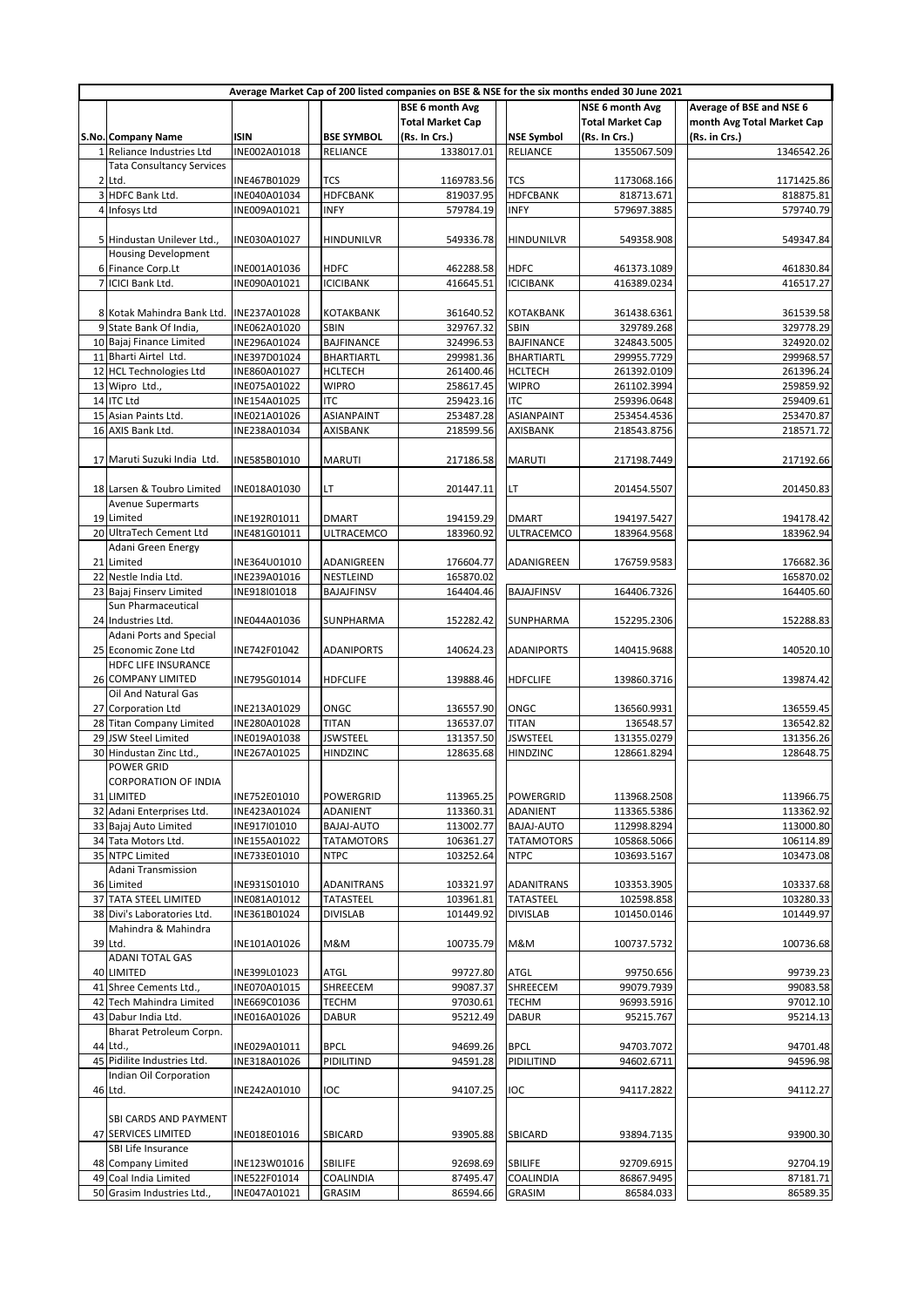|    | 51 Britannia Industries Ltd.,                        | INE216A01030<br>INE205A01025 | <b>BRITANNIA</b><br>VEDL              | 85237.24<br>84326.43 | <b>BRITANNIA</b>                      | 85232.6384               | 85234.94<br>84331.15 |
|----|------------------------------------------------------|------------------------------|---------------------------------------|----------------------|---------------------------------------|--------------------------|----------------------|
|    | 52 Vedanta Limited<br>Dr. Reddy's Laboratories       |                              |                                       |                      | Vedl                                  | 84335.8792               |                      |
|    | 53 Ltd.,                                             | INE089A01023                 | DRREDDY                               | 82298.70             | DRREDDY                               | 82305.4922               | 82302.10             |
|    | Godrej Consumer                                      |                              |                                       |                      |                                       |                          |                      |
|    | 54 Products Ltd.                                     | INE102D01028                 | <b>GODREJCP</b>                       | 78107.39             | <b>GODREJCP</b>                       | 78106.0083               | 78106.70             |
|    |                                                      |                              |                                       |                      |                                       |                          |                      |
|    | 55 Hindalco Industries Ltd.<br>56 IndusInd Bank Ltd. | INE038A01020<br>INE095A01012 | HINDALCO<br>INDUSINDBK                | 75363.26<br>74356.23 | <b>HINDALCO</b><br>INDUSINDBK         | 75362.9834<br>74506.8801 | 75363.12<br>74431.56 |
|    | 57 Berger Paints India Ltd                           | INE463A01038                 | <b>BERGEPAINT</b>                     | 73753.63             | <b>BERGEPAINT</b>                     | 73765.255                | 73759.44             |
|    | <b>ICICI Prudential Life</b>                         |                              |                                       |                      |                                       |                          |                      |
|    | <b>Insurance Company</b>                             |                              |                                       |                      |                                       |                          |                      |
| 59 | 58 Limited<br>Eicher Motors Ltd.                     | INE726G01019<br>INE066A01021 | <b>ICICIPRULI</b><br><b>EICHERMOT</b> | 73314.74<br>72290.08 | <b>ICICIPRULI</b><br><b>EICHERMOT</b> | 73313.0516<br>72288.9067 | 73313.90<br>72289.49 |
|    | 60 Cipla Ltd.,                                       | INE059A01026                 | <b>CIPLA</b>                          | 70154.30             | <b>CIPLA</b>                          | 70158.9138               | 70156.61             |
|    | 61 DLF LIMITED                                       | INE271C01023                 | DLF                                   | 69921.47             | DLF                                   | 69930.8961               | 69926.18             |
|    | Larsen & Toubro Infotech                             |                              |                                       |                      |                                       |                          |                      |
| 62 | Limited                                              | INE214T01019                 | LTI                                   | 69514.70             | LTI                                   | 69505.5208               | 69510.11             |
|    | 63 INDUS TOWERS LIMITED                              | INE121J01017                 | INDUSTOWER                            | 67788.27             | <b>INDUSTOWER</b>                     | 67780.6464               | 67784.46             |
|    | <b>ICICI Lombard General</b>                         |                              |                                       |                      |                                       |                          |                      |
|    | <b>Insurance Company</b>                             |                              |                                       |                      |                                       |                          |                      |
|    | 64 Limited                                           | INE765G01017                 | <b>ICICIGI</b>                        | 66936.66             | <b>ICICIGI</b>                        | 66938.3507               | 66937.51             |
|    | 65 Siemens Ltd.,                                     | INE003A01024                 | <b>SIEMENS</b>                        | 66572.03             | <b>SIEMENS</b>                        | 66583.8479               | 66577.94             |
| 66 | Motherson Sumi Systems<br>Ltd.,                      | INE775A01035                 | MOTHERSUMI                            | 66328.45             | <b>MOTHERSUMI</b>                     | 66337.8444               | 66333.15             |
| 67 | Havells India Limited                                | INE176B01034                 | <b>HAVELLS</b>                        | 65764.88             | <b>HAVELLS</b>                        | 65765.6445               | 65765.26             |
|    | 68 Gail (India) Ltd.                                 | INE129A01019                 | GAIL                                  | 64048.12             | GAIL                                  | 64585.5473               | 64316.83             |
|    | <b>InterGlobe Aviation</b>                           |                              |                                       |                      |                                       |                          |                      |
|    | 69 Limited                                           | INE646L01027                 | <b>INDIGO</b>                         | 64312.66             | <b>INDIGO</b>                         | 64320.0624               | 64316.36             |
|    | <b>HDFC Asset Management</b>                         |                              |                                       |                      |                                       |                          |                      |
|    | 70 Company Limited                                   | INE127D01025                 | <b>HDFCAMC</b>                        | 63021.22             | <b>HDFCAMC</b>                        | 63024.9261               | 63023.07             |
|    |                                                      |                              |                                       |                      |                                       |                          |                      |
|    | 71 Hero MotoCorp Limited                             | INE158A01026                 | HEROMOTOCO                            | 61988.30             | <b>HEROMOTOCO</b>                     | 61988.6394               | 61988.47             |
|    | 72 Info Edge(India) Ltd.                             | INE663F01024                 | NAUKRI                                | 61879.06             | <b>NAUKRI</b>                         | 61869.8703               | 61874.47             |
| 73 | <b>TATA CONSUMER</b><br>PRODUCTS LIMITED             | INE192A01025                 | TATACONSUM                            | 59452.85             | TATACONSUM                            | 59458.4033               | 59455.63             |
|    | 74 Ambuja Cements Ltd.                               | INE079A01024                 | AMBUJACEM                             | 59206.24             | AMBUJACEM                             | 59203.7215               | 59204.98             |
|    | 75 Marico Limited                                    | INE196A01026                 | MARICO                                | 56446.88             | MARICO                                | 56455.0281               | 56450.95             |
|    | 76 Aurobindo Pharma Ltd.                             | INE406A01037                 | AUROPHARMA                            | 54994.18             | AUROPHARMA                            | 54993.3402               | 54993.76             |
| 77 | Cadila Healthcare Ltd.                               | INE010B01027                 | CADILAHC<br>BANDHANBNK                | 53705.87<br>53673.81 | CADILAHC<br>BANDHANBNK                | 53714.9348<br>53676.8639 | 53710.40<br>53675.34 |
|    | 78 Bandhan Bank Limited<br>MUTHOOT FINANCE           | INE545U01014                 |                                       |                      |                                       |                          |                      |
| 79 | LIMITED                                              | INE414G01012                 | MUTHOOTFIN                            | 51078.12             | <b>MUTHOOTFIN</b>                     | 51076.3007               | 51077.21             |
|    | 80 Lupin Ltd                                         | INE326A01037                 | <b>LUPIN</b>                          | 49664.24             | <b>LUPIN</b>                          | 49654.7452               | 49659.49             |
|    | 81 UPL Limited                                       | INE628A01036                 | <b>UPL</b>                            | 49374.59             | <b>UPL</b>                            | 49379.2871               | 49376.94             |
|    | 82 Biocon Ltd.<br><b>Torrent Pharmaceuticals</b>     | INE376G01013                 | <b>BIOCON</b>                         | 48549.05             | <b>BIOCON</b>                         | 48545.7541               | 48547.40             |
|    | 83 Ltd.                                              | INE685A01028                 | TORNTPHARM                            | 44869.64             | <b>TORNTPHARM</b>                     | 44873.6348               | 44871.64             |
|    | 84 Bosch Ltd                                         | INE323A01026                 | <b>BOSCHLTD</b>                       | 43708.99             | <b>BOSCHLTD</b>                       | 43709.8549               | 43709.42             |
|    | Colgate-Palmolive (India)                            |                              |                                       |                      |                                       |                          |                      |
|    | 85 Ltd.,                                             | INE259A01022                 | COLPAL                                | 43466.33             | COLPAL                                | 43466.4589               | 43466.39             |
| 87 | 86 NMDC Ltd<br>Gland Pharma Limited                  | INE584A01023<br>INE068V01023 | <b>NMDC</b><br><b>GLAND</b>           | 43285.54<br>43270.42 | <b>NMDC</b><br>GLAND                  | 43641.4777<br>43220.3465 | 43463.51<br>43245.38 |
|    | Apollo Hospitals                                     |                              |                                       |                      |                                       |                          |                      |
|    | 88 Enterprises Ltd.,                                 | INE437A01024                 | APOLLOHOSP                            | 43208.81             | APOLLOHOSP                            | 42730.9947               | 42969.90             |
|    | Cholamandalam                                        |                              |                                       |                      |                                       |                          |                      |
|    | <b>Investment and Finance</b>                        |                              |                                       |                      |                                       |                          |                      |
|    | 89 Company Ltd<br>90 United Spirits Limited          | INE121A01024<br>INE854D01024 | CHOLAFIN<br>UNITDSPR                  | 42619.18<br>42219.14 | CHOLAFIN<br>MCDOWELL-N                | 42618.8674<br>42221.2234 | 42619.02<br>42220.18 |
|    | Procter & Gamble                                     |                              |                                       |                      |                                       |                          |                      |
|    | Hygiene & Health Care                                |                              |                                       |                      |                                       |                          |                      |
|    | 91 Ltd.                                              | INE179A01014                 | PGHH                                  | 41550.13             | PGHH                                  | 41575.2131               | 41562.67             |
|    | 92 Punjab National Bank                              | INE160A01022                 | PNB                                   | 40866.23             | PNB                                   | 40727.0059               | 40796.62             |
|    | <b>Piramal Enterprises</b><br>93 Limited             | INE140A01024                 | PEL                                   | 40444.08             | PEL                                   | 40448.5756               | 40446.33             |
|    | Steel Authority of India                             |                              |                                       |                      |                                       |                          |                      |
|    | 94 Ltd.,                                             | INE114A01011                 | SAIL                                  | 38838.95             | SAIL                                  | 38844.0354               | 38841.49             |
|    | Jubilant Foodworks                                   |                              |                                       |                      |                                       |                          |                      |
|    | 95 Limited<br>Bajaj Holdings &                       | INE797F01012                 | <b>JUBLFOOD</b>                       | 38700.62             | <b>JUBLFOOD</b>                       | 38700.2671               | 38700.44             |
|    | 96 Investment Limited                                | INE118A01012                 | BAJAJHLDNG                            | 38395.37             | BAJAJHLDNG                            | 38398.0033               | 38396.69             |
|    | 97 Yes Bank Ltd.                                     | INE528G01035                 | YESBANK                               | 38121.04             | YESBANK                               | 38096.806                | 38108.92             |
|    | 98 Bank Of Baroda                                    | INE028A01039                 | BANKBARODA                            | 38076.10             | BANKBARODA                            | 37533.7973               | 37804.95             |
|    | 99 IDBI Bank Ltd                                     | INE008A01015                 | IDBI                                  | 37768.25             | IDBI                                  | 37770.8973               | 37769.57             |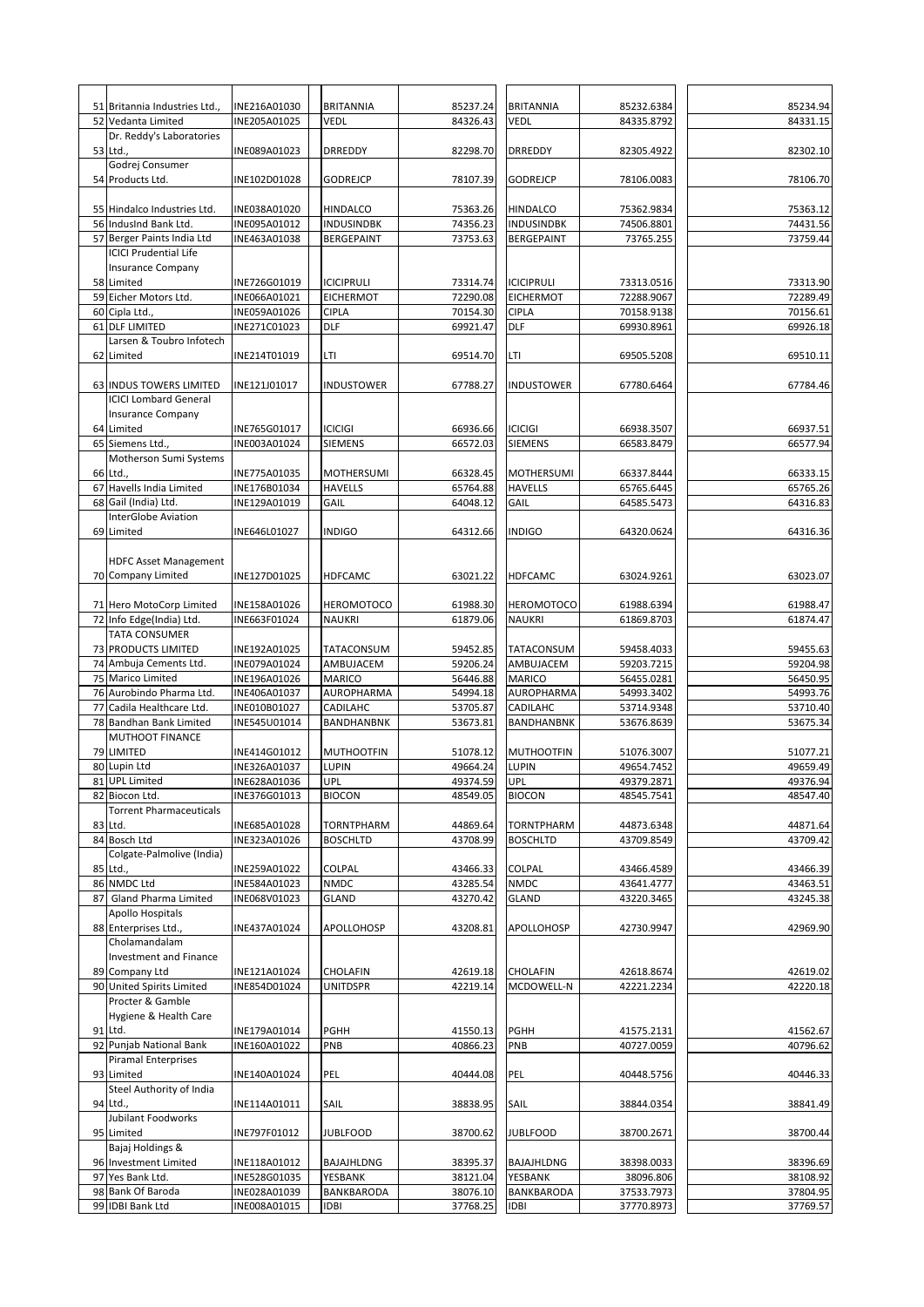|     | Honeywell Automation             |              |                   |          |                   |            |          |
|-----|----------------------------------|--------------|-------------------|----------|-------------------|------------|----------|
|     | 100 India Ltd.                   | INE671A01010 | HONAUT            | 37745.57 | <b>HONAUT</b>     | 37746.9533 | 37746.26 |
| 101 | PI Industries Limited            | INE603J01030 | PIIND             | 36955.04 | PIIND             | 36953.8349 | 36954.44 |
|     |                                  |              |                   |          |                   |            |          |
|     | 102 Jindal Steel & Power Ltd     | INE749A01030 | <b>JINDALSTEL</b> | 36924.79 | JINDALSTEL        | 36925.9995 | 36925.39 |
|     |                                  |              |                   |          |                   |            |          |
|     | 103 Godrej Properties Limited    | INE484J01027 | <b>GODREJPROP</b> | 37037.35 | <b>GODREJPROP</b> | 36777.2704 | 36907.31 |
|     | Hindustan Petroleum              |              |                   |          |                   |            |          |
|     | 104 Corporation Ltd              | INE094A01015 | HINDPETRO         | 36397.95 | <b>HINDPETRO</b>  | 37146.8337 | 36772.39 |
|     |                                  | INE203G01027 | IGL               | 36734.72 | IGL               | 36739.3412 | 36737.03 |
|     | 105 Indraprashtha Gas Ltd.       |              |                   |          |                   |            |          |
| 106 | PETRONET LNG LTD.                | INE347G01014 | PETRONET          | 36014.20 | PETRONET          | 36017.2767 | 36015.74 |
|     | 107 SRF Ltd.,                    | INE647A01010 | SRF               | 35908.52 | SRF               | 35911.2091 | 35909.86 |
| 108 | M.R.F. Ltd.,                     | INE883A01011 | <b>MRF</b>        | 35587.85 | <b>MRF</b>        | 35583.8744 | 35585.86 |
| 109 | Ashok Leyland Ltd.               | INE208A01029 | <b>ASHOKLEY</b>   | 35408.59 | <b>ASHOKLEY</b>   | 35412.2039 | 35410.40 |
|     |                                  |              |                   |          |                   |            |          |
|     | 110 Balkrishna Industries Ltd.,  | INE787D01026 | <b>BALKRISIND</b> | 35239.55 | BALKRISIND        | 35242.0803 | 35240.82 |
| 111 | Gujarat Gas Limited              | INE844001030 | GUJGAS            | 34946.91 | <b>GUJGASLTD</b>  | 34952.8393 | 34949.87 |
|     | Alkem Laboratories               |              |                   |          |                   |            |          |
|     | 112 Limited                      | INE540L01014 | <b>ALKEM</b>      | 34870.71 | ALKEM             | 34876.8165 | 34873.76 |
|     | 113 ACC Ltd                      | INE012A01025 | ACC               | 34824.18 | ACC               | 34824.817  | 34824.50 |
|     | <b>Container Corporation Of</b>  |              |                   |          |                   |            |          |
|     | 114 India Ltd.                   | INE111A01025 | CONCOR            | 34662.11 | CONCOR            | 34667.475  | 34664.79 |
|     | <b>Shriram Transport Finance</b> |              |                   |          |                   |            |          |
|     |                                  |              |                   |          |                   |            |          |
|     | 115 Co. Ltd.,                    | INE721A01013 | SRTRANSFIN        | 34555.72 | SRTRANSFIN        | 34378.6149 | 34467.17 |
|     | 116 Bharat Electronics Ltd.,     | INE263A01024 | <b>BEL</b>        | 34081.64 | <b>BEL</b>        | 34088.3347 | 34084.99 |
|     | <b>Hindustan Aeronautics</b>     |              |                   |          |                   |            |          |
|     | 117 Limited                      | INE066F01012 | HAL               | 33524.32 | <b>HAL</b>        | 33523.2514 | 33523.79 |
| 118 | MindTree Limited                 | INE018I01017 | <b>MINDTREE</b>   | 33168.33 | <b>MINDTREE</b>   | 33170.1798 | 33169.25 |
| 119 | United Breweries Ltd.            | INE686F01025 | UBL               | 33047.54 | UBL               | 33049.1916 | 33048.37 |
| 120 | <b>ASTRAL LIMITED</b>            | INE006I01046 | <b>ASTRAL</b>     | 32880.03 | <b>ASTRAL</b>     | 32880.6724 | 32880.35 |
| 121 | Voltas Ltd.,                     | INE226A01021 | VOLTAS            | 32859.84 | <b>VOLTAS</b>     | 32860.5704 | 32860.21 |
| 122 | Page Industries Ltd.             | INE761H01022 | PAGEIND           | 32851.84 | PAGEIND           | 32846.8579 | 32849.35 |
|     |                                  |              |                   |          |                   |            |          |
|     | 123 IDFC FIRST BANK LIMITED      | INE092T01019 | <b>IDFCFIRSTB</b> | 32837.64 | <b>IDFCFIRSTB</b> | 32722.3143 | 32779.98 |
| 124 | <b>Mphasis Limited</b>           | INE356A01018 | <b>MPHASIS</b>    | 32759.48 | <b>MPHASIS</b>    | 32738.1033 | 32748.79 |
|     |                                  |              |                   |          |                   |            | 32632.63 |
| 125 | Adani Power Limited              | INE814H01011 | ADANIPOWER        | 32640.14 | ADANIPOWER        | 32625.1194 |          |
|     | AU Small Finance Bank            |              |                   |          |                   |            |          |
|     | 126 Limited                      | INE949L01017 | AUBANK            | 32515.50 | <b>AUBANK</b>     | 32448.3752 | 32481.94 |
| 127 | Abbott India Ltd.                | INE358A01014 | <b>ABBOTINDIA</b> | 32450.25 |                   |            | 32450.25 |
|     | <b>General Insurance</b>         |              |                   |          |                   |            |          |
| 128 | Corporation of India             | INE481Y01014 | <b>GICRE</b>      | 32428.79 | <b>GICRE</b>      | 32430.2997 | 32429.54 |
|     | <b>Tata Communications</b>       |              |                   |          |                   |            |          |
| 129 | Limited                          | INE151A01013 | TATACOMM          | 32045.74 | TATACOMM          | 32049.71   | 32047.73 |
| 130 | Tata Power Co. Ltd               | INE245A01021 | <b>TATAPOWER</b>  | 31999.62 | <b>TATAPOWER</b>  | 32005.6471 | 32002.63 |
|     | Power Finance                    |              |                   |          |                   |            |          |
| 131 | <b>Corporation Ltd</b>           | INE134E01011 | PFC               | 31789.83 | PFC               | 31784.1998 | 31787.01 |
| 132 | Kansai Nerolac Paints            | INE531A01024 | KANSAINER         | 31308.78 | <b>KANSAINER</b>  | 31323.2952 | 31316.04 |
|     | 133 ABB India Limited            | INE117A01022 | ABB               | 31197.54 | ABB               | 31203.8209 | 31200.68 |
|     | Indian Railway Finance           |              |                   |          |                   |            |          |
|     | 134 Corporation                  |              |                   |          |                   |            | 31031.99 |
|     |                                  | INE053F01010 | IRFC              | 31036.43 | IRFC              | 31027.5515 |          |
|     | 135 Bharat Forge Ltd             | INE465A01025 | <b>BHARATFORG</b> | 29683.53 | <b>BHARATFORG</b> | 29692.4761 | 29688.00 |
|     | <b>Max Financial Services</b>    |              |                   |          |                   |            |          |
|     | 136 Limited                      | INE180A01020 | MFSL              | 29582.81 | <b>MFSL</b>       | 29185.5753 | 29384.19 |
|     |                                  |              |                   |          |                   |            |          |
| 137 | VODAFONE IDEA LIMITED            | INE669E01016 | IDEA              | 29365.68 | IDEA              | 29344.2497 | 29354.96 |
|     | 138 Whirlpool of India Ltd       | INE716A01013 | WHIRLPOOL         | 29283.81 | <b>WHIRLPOOL</b>  | 29278.6958 | 29281.25 |
|     |                                  |              |                   |          |                   |            |          |
|     | <b>Oracle Financial Services</b> |              |                   |          |                   |            |          |
| 139 | Software Limited                 | INE881D01027 | OFSS              | 29046.78 | <b>OFSS</b>       | 29022.8329 | 29034.81 |
|     |                                  |              |                   |          |                   |            |          |
|     | 140 Varun Beverages Limited      | INE200M01013 | <b>VBL</b>        | 28728.07 | VBL               | 28730.3842 | 28729.23 |
|     |                                  |              |                   |          |                   |            |          |
|     | 141 DALMIA BHARAT LIMITED        | INE00R701025 |                   |          |                   |            |          |
|     |                                  |              | DALBHARAT         | 28521.88 | DALBHARAT         | 28500.6251 | 28511.25 |
|     | Macrotech Developers             |              |                   |          |                   |            |          |
|     | 142 Limited                      | INE670K01029 | LODHA             | 28498.74 | LODHA             | 28520.1395 | 28509.44 |
|     |                                  |              |                   |          |                   |            |          |
|     | Indian Railway Catering &        |              |                   |          |                   |            |          |
|     | 143 Tourism Corporation Ltd      | INE335Y01012 | IRCTC             | 28153.89 | <b>IRCTC</b>      | 28156.2754 | 28155.08 |
|     |                                  |              |                   |          |                   |            |          |
|     | 144 TVS Motor Company Ltd.       | INE494B01023 | <b>TVSMOTOR</b>   | 28078.56 | <b>TVSMOTOR</b>   | 28082.0099 | 28080.28 |
|     | 145 REC LIMITED                  | INE020B01018 | recltd            | 27960.39 | <b>RECLTD</b>     | 27957.1497 | 27958.77 |
|     | L&T Technology Services          |              |                   |          |                   |            |          |
|     | 146 Limited                      | INE010V01017 | ltts              | 27802.23 | ltts              | 27784.9455 | 27793.59 |
| 147 | 3M India Ltd.                    | INE470A01017 | 3MINDIA           | 27681.27 | 3MINDIA           | 27684.084  | 27682.68 |
|     | 148 Trent Ltd [Lakme Ltd]        | INE849A01020 | <b>TRENT</b>      | 27562.94 | <b>TRENT</b>      | 27566.1877 | 27564.56 |
|     |                                  |              |                   |          |                   |            |          |
|     | 149 Aditya Birla Capital Ltd     | INE674K01013 | ABCAPITAL         | 27212.73 | ABCAPITAL         | 27220.1483 | 27216.44 |
|     | 150 Indian Overseas Bank         | INE565A01014 | IOB               | 26432.97 | IOB               | 26423.1324 | 26428.05 |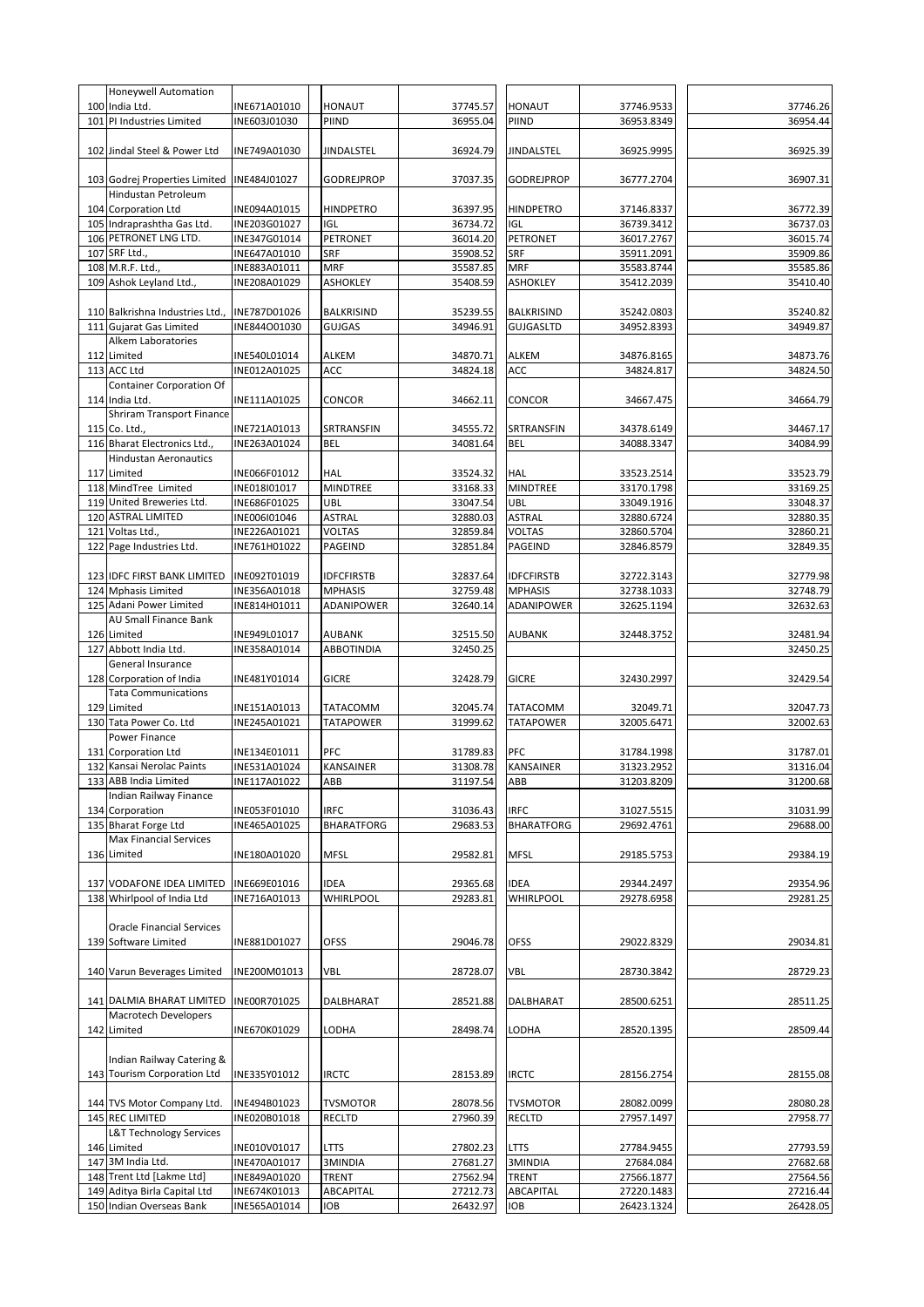|         | 151 SUNDARAM FINANCE LTD                             | INE660A01013                 | SUNDARMFIN                  | 26150.83             | SUNDARMFIN                      | 26162.6049               | 26156.72             |
|---------|------------------------------------------------------|------------------------------|-----------------------------|----------------------|---------------------------------|--------------------------|----------------------|
|         | 152 Supreme Industries Ltd.,                         | INE195A01028                 | SUPREMEIND                  | 25725.07             | SUPREMEIND                      | 25728.1472               | 25726.61             |
|         | 153 Ipca Laboratories Ltd.                           | INE571A01020                 | <b>IPCALAB</b>              | 25652.33             | <b>IPCALAB</b>                  | 25659.8786               | 25656.10             |
|         | The New India Assurance                              |                              |                             |                      |                                 |                          |                      |
|         | 154 Company Limited<br>GlaxoSmithkline               | INE470Y01017                 | <b>NIACL</b>                | 25116.20             | <b>NIACL</b>                    | 25121.1259               | 25118.66             |
|         | 155 Pharmaceuticals Ltd.<br>156 Aarti Industries Ltd | INE159A01016<br>INE769A01020 | <b>GLAXO</b><br>AARTIIND    | 25107.97<br>25107.74 | <b>GLAXO</b><br><b>AARTIIND</b> | 25114.389<br>25106.1523  | 25111.18<br>25106.95 |
|         | 157 NHPC Limited                                     | INE848E01016                 | <b>NHPC</b>                 | 25066.48             | <b>NHPC</b>                     | 25062.3618               | 25064.42             |
|         | <b>Crompton Greaves</b>                              |                              |                             |                      |                                 |                          |                      |
|         | <b>Consumer Electricals</b>                          |                              |                             |                      |                                 |                          |                      |
|         | 158 Limited                                          | INE299U01018                 | CROMPTON                    | 24860.34             | <b>CROMPTON</b>                 | 24861.2371               | 24860.79             |
|         | 159 Canara Bank                                      | INE476A01014                 | CANBK                       | 24532.89             | CANBK                           | 24535.2522               | 24534.07             |
|         | <b>Bayer CropScience</b>                             |                              |                             |                      |                                 |                          |                      |
|         | 160 Limited.                                         | INE462A01022                 | <b>BAYERCROP</b>            | 24048.98             |                                 |                          | 24048.98             |
|         |                                                      |                              |                             |                      |                                 |                          |                      |
|         | 161 Ruchi Soya Industries Itd.                       | INE619A01035                 | <b>RUCHISOYA</b>            | 23664.69             | <b>RUCHI</b>                    | 23669.9601               | 23667.33             |
|         | IndiaMART InterMESH                                  |                              |                             |                      |                                 |                          |                      |
|         | 162 Limited                                          | INE933S01016                 | INDIAMART                   | 23592.42             | INDIAMART                       | 23410.5394               | 23501.48             |
| 163     | Laurus Labs Limited                                  | INE947Q01028                 | LAURUSLABS                  | 23489.00             | LAURUSLABS                      | 23488.0933               | 23488.55             |
|         | Coromandel International                             |                              |                             |                      |                                 |                          |                      |
|         | 164 Limited                                          | INE169A01031                 | COROMANDEL                  | 23284.98             | COROMANDEL                      | 23286.9462               | 23285.96             |
|         | 165 Relaxo Footwears Ltd.                            | INE131B01039                 | RELAXO                      | 23107.96             | <b>RELAXO</b>                   | 23110.0537               | 23109.01             |
|         | <b>L&amp;T FINANCE HOLDINGS</b>                      |                              |                             |                      |                                 |                          |                      |
|         | 166 LIMITED                                          | INE498L01015                 | L&TFH                       | 23092.31             | L&TFH                           | 23088.2561               | 23090.28             |
|         | Syngene International                                |                              |                             |                      |                                 |                          |                      |
|         | 167 Limited                                          | INE398R01022                 | SYNGENE                     | 23037.74             | SYNGENE                         | 23036.0328               | 23036.89             |
| 168     | Union Bank of India                                  | INE692A01016                 | UNIONBANK                   | 23063.09             | <b>UNIONBANK</b>                | 23004.2168               | 23033.65             |
|         | 169 Bank of India                                    | INE084A01016                 | BANKINDIA                   | 22775.59             | <b>BANKINDIA</b>                | 22759.1728               | 22767.38             |
| 170     | Pfizer Ltd.,                                         | INE182A01018                 | PFIZER                      | 22732.64             | PFIZER                          | 22734.8716               | 22733.76             |
|         | The Ramco Cements                                    |                              |                             |                      |                                 |                          |                      |
|         | 171 Limited                                          | INE331A01037                 | RAMCOCEM                    | 22483.76             | RAMCOCEM                        | 22485.9858               | 22484.87             |
|         |                                                      |                              |                             |                      |                                 |                          |                      |
|         | Mahindra & Mahindra                                  |                              |                             |                      |                                 |                          |                      |
|         | 172 Financial Services Limited                       | INE774D01024                 | M&MFIN                      | 22348.36             | M&MFIN                          | 22343.8497               | 22346.10             |
| 173     | Dr. Lal Pathlabs Limited                             | INE600L01024                 | LALPATHLAB                  | 22324.05             | LALPATHLAB                      | 22325.6298               | 22324.84             |
| 174     | Atul Limited.,                                       | INE100A01010                 | <b>ATUL</b>                 | 22243.86             | <b>ATUL</b>                     | 22255.6169               | 22249.74             |
| 175     | Cummins India Ltd.,                                  | INE298A01020                 | CUMMINSIND                  | 22111.16             | <b>CUMMINSIND</b>               | 22111.9032               | 22111.53             |
|         | Dixon Technologies (India)                           |                              |                             |                      |                                 |                          |                      |
|         | 176 Limited                                          | INE935N01020                 | <b>DIXON</b>                | 22110.60             | <b>DIXON</b>                    | 22107.9263               | 22109.26             |
|         |                                                      |                              |                             |                      |                                 |                          |                      |
|         | 177 Lic Housing Finance Ltd.                         | INE115A01026                 | LICHSGFIN                   | 22105.65             | <b>LICHSGFIN</b>                | 22106.0802               | 22105.87             |
|         | 178 Emami Ltd                                        | INE548C01032                 | <b>EMAMILTD</b>             | 22011.72             | <b>EMAMILTD</b>                 | 22025.674                | 22018.70             |
| 179     | Polycab India Limited                                | INE455K01017                 | POLYCAB                     | 21836.71             | POLYCAB                         | 21836.6453               | 21836.68             |
|         | NIPPON LIFE INDIA ASSET<br>180 MANAGEMENT LIMITED    | INE298J01013                 | NAM-INDIA                   | 20978.03             | NAM-INDIA                       | 20945.2564               | 20961.64             |
|         |                                                      |                              |                             |                      |                                 |                          |                      |
|         | 181 OBEROI REALTY LIMITED                            | INE093I01010                 | <b>OBEROIRLTY</b>           | 20958.41             | OBEROIRLTY                      | 20962.5482               | 20960.48             |
|         | Tube Investments of India                            |                              |                             |                      |                                 |                          |                      |
| 182 Ltd | Sona BLW Precision                                   | INE974X01010                 | TIINDIA                     | 20866.10             | <b>TIINDIA</b>                  | 20669.8235               | 20767.96             |
|         |                                                      |                              |                             |                      |                                 |                          |                      |
|         | 183 Forgings Limited<br>184 J.K. CEMENT LTD          | INE073K01018<br>INE823G01014 | SONACOMS<br><b>JKCEMENT</b> | 20608.80<br>20589.54 | SONACOMS<br><b>JKCEMENT</b>     | 20587.7981<br>20593.4329 | 20598.30<br>20591.49 |
|         |                                                      |                              |                             | 20469.18             |                                 |                          | 20469.85             |
|         | 185 Deepak Nitrite Limited<br>Zee Entertainment      | INE288B01029                 | DEEPAKNI                    |                      | <b>DEEPAKNTR</b>                | 20470.5216               |                      |
|         | 186 Enterprises Ltd.                                 | INE256A01028                 | ZEEL                        | 20185.37             | ZEEL                            | 20185.4365               | 20185.40             |
|         | <b>SUN TV NETWORK</b>                                |                              |                             |                      |                                 |                          |                      |
|         | 187 LIMITED                                          | INE424H01027                 | <b>SUNTV</b>                | 19969.85             | <b>SUNTV</b>                    | 19968.51                 | 19969.18             |
|         | <b>Endurance Technologies</b>                        |                              |                             |                      |                                 |                          |                      |
|         | 188 Limited                                          | INE913H01037                 | ENDURANCE                   | 19902.08             | <b>ENDURANCE</b>                | 19901.2161               | 19901.65             |
|         | Max Healthcare Institute                             |                              |                             |                      |                                 |                          |                      |
|         | 189 Limited                                          | INE027H01010                 | MAXHEALTH                   | 19669.24             | MAXHEALTH                       | 19624.4153               | 19646.83             |
|         | 190 Bata India Limited                               | INE176A01028                 | <b>BATAINDIA</b>            | 19314.08             | <b>BATAINDIA</b>                | 19315.6823               | 19314.88             |
|         | <b>ALEMBIC</b>                                       |                              |                             |                      |                                 |                          |                      |
|         | PHARMACEUTICALS                                      |                              |                             |                      |                                 |                          |                      |
|         | 191 LIMITED                                          | INE901L01018                 | APLLTD                      | 19049.92             | APLLTD                          | 19051.9614               | 19050.94             |
|         |                                                      |                              |                             |                      |                                 |                          |                      |
|         | 192 TORRENT POWER LIMITED INE813H01021               |                              | <b>TORNTPOWER</b>           | 19036.11             | <b>TORNTPOWER</b>               | 19036.8172               | 19036.46             |
|         | 193 Tata Elxsi Ltd                                   | INE670A01012                 | TATAELXSI                   | 18986.74             | <b>TATAELXSI</b>                | 18988.0406               | 18987.39             |
|         | <b>Bharat Heavy Electricals</b>                      |                              |                             |                      |                                 |                          |                      |
|         | 194 Ltd.,                                            | INE257A01026                 | <b>BHEL</b>                 | 18458.36             | <b>BHEL</b>                     | 18458.7889               | 18458.57             |
|         | 195 COFORGE LIMITED                                  | INE591G01017                 | COFORGE                     | 18415.09             | COFORGE                         | 18417.5241               | 18416.31             |
|         | 196 AIA Engineering Ltd.                             | INE212H01026                 | AIAENG                      | 18368.59             | AIAENG                          | 18370.2025               | 18369.40             |
|         |                                                      |                              |                             |                      |                                 |                          |                      |